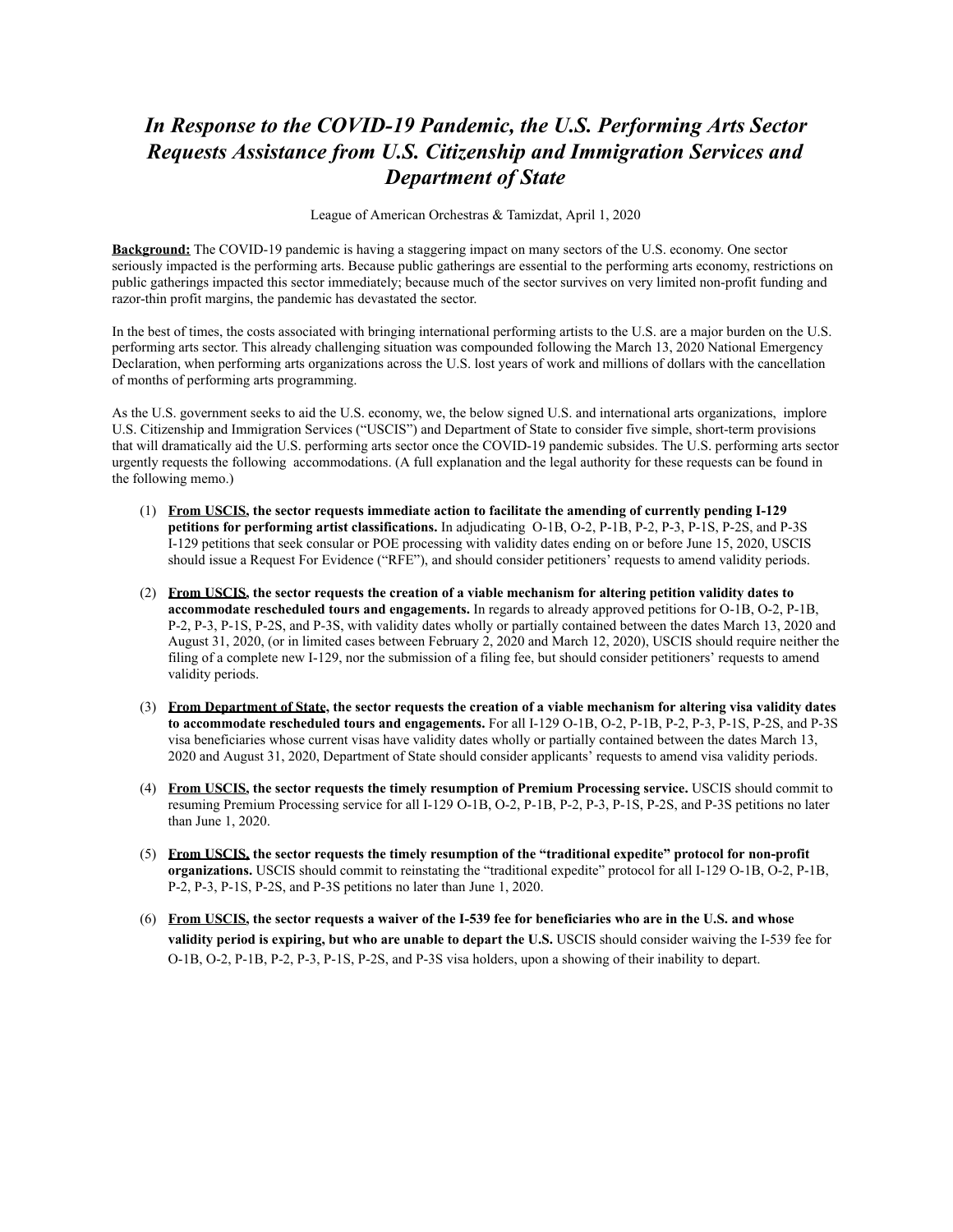#### **Signed:**

U.S. ORGANIZATIONS: American Composers Forum American Federation of Musicians of the United States and Canada (AFM) APAP/Association of Performing Arts Professionals Arts Midwest Boston University BRIC Celebrate Brooklyn! Festival Carnegie Hall CEC ArtsLink Cedar Cultural Center Chamber Music America China Residencies Chorus America Craft Emergency Relief Fund Dan McDaniel Management Dance/USA Folk Alliance International Future of Music Coalition globalFEST High Concept Labs League of American Orchestras Lisa Booth Management, Inc. Live Sounds Madison World Music Festival (University of Wisconsin - Madison) NAPAMA/Association of North American Performing Agents and Managers National Alliance for Musical Theatre National Association of Latino Arts and Cultures National Sawdust Network of Ensemble Theaters New Music USA New York City Center OPERA America PEN America Performing Arts Alliance Recording Academy SummerStage - City Parks Foundation Sundance Institute Tamizdat The Society for the Preservation and Advancement of the Harmonica Theatre Communications Group Trust for Mutual Understanding World Music Institute

#### INTERNATIONAL ORGANIZATIONS

Arts and Theatre Institute, Czech Republic Association of Independent Music, United Kingdom Brasil Música e Artes, Brazil British Musicians' Union, United Kingdom British Underground, United Kingdom Canadian Association of Stand-up Comedians, Canada Canadian Live Music Association, Canada Creo forbundet for kunst or kultur, Norway Cultuurloket, Belgium Dutch Music Export, Netherlands Entertainment Agents' Association, United Kingdom Incorporated Society of Musicians, United Kingdom Music Managers Forum Canada, Canada On The Move, The Cultural Mobility Information Network, Belgium Pearle\* Live Performance Europe, Belgium POP Montreal International Music Festival, Canada Production Services Association, United Kingdom PRS Foundation, United Kingdom Safemuse – Safe Havens for Artists, Norway Scottish Music Industry Association, Scotland Sound Diplomacy, Music Cities Events & Music Cities Network, United Kingdom Sounds Australia, Australia Taklit Artist & Concert Management, France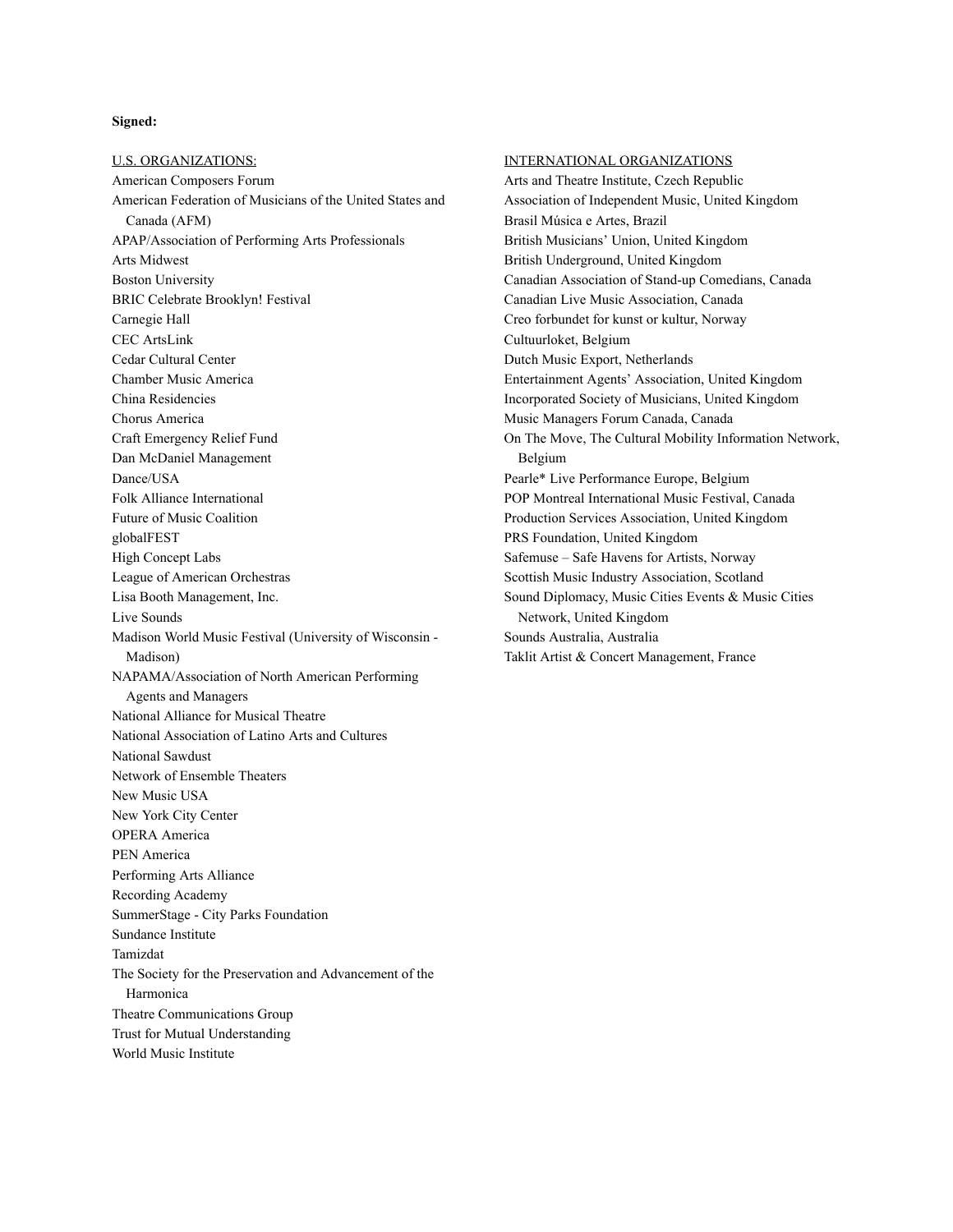# *Recommendations to U.S. Citizenship and Immigration Services and Department of State From the U.S. Performing Arts Sector In Response to the COVID-19 Pandemic*

League of American Orchestras & Tamizdat, April 1, 2020

## **(1) From USCIS, the sector requests immediate action to facilitate the amending of currently pending I-129 petitions for O-1B, O-2, P-1B, P-2, P-3, P-1S, P-2S, and P-3S, classifications.**

**Issue:** Hundreds of I-129 O-1B, O-2, P-1B, P-2, P-3, P-1S, P-2S, and P-3S petitions are currently processing at the USCIS Vermont and California Service Centers, seeking visa validity periods to cover performing arts engagements that have now been cancelled. USCIS officers have begun issuing Requests for Evidence that use stock template wording, stating that independent verification indicates that some of the employment appears to have been cancelled, and questioning the validity of all the contemplated employment. The sector needs assistance and clear guidance regarding the fate of these petitions.

**Proposed Solutions:** USCIS should immediately take the following measures, consistent with 8 CFR  $§103.2(b)(8)(iv)$  and 8 USC § 1184(a)(2)(a) and -(b):

(a) In adjudicating all I-129 O-1B, O-2, P-1B, P-2, P-3, P-1S, P-2S, and P-3S petitions that seek consular or POE processing, with validity dates ending on or before June 15, 2020, the Service should issue a Request For Evidence ("RFE") with the following wording:

"The employment contemplated by this petition appears likely to have been impacted by the COVID-19 pandemic and the resulting national emergency. Please submit evidence that the contemplated employment has not been cancelled; alternately, please submit

- a statement from the petitioner requesting a revised validity period,
- evidence of the rescheduling of the contemplated employment,
- for itinerary-based petitions, a revised itinerary, and
- a revised I-129 Page 5."

USCIS should temporarily revise its RFE templates to include the above language. Chapter 10.5(a) of the *Adjudicator's Field Manual* (or Volume 2, Parts M and N of the USCIS Policy Manual, if applicable) should also be temporarily revised through administrative action to include this guidance.

- (b) In adjudicating all I-129 O-1B, O-2, P-1B, P-2, P-3, P-1S, P-2S, and P-3S petitions seeking consular or POE processing, with validity dates wholly or partially between the dates March 13, 2020 and August 31, 2020, the Service should consider petitioners' requests to amend validity periods, and apply the same standards of evidence to employment evidence duly submitted subsequent to the initial filing of the petition, based on the receipt of the following documentation: • a statement from the petitioner requesting revised validity period,
	- evidence of the rescheduling of the contemplated employment,
	-
	- for itinerary-based petitions, a revised itinerary, and
	- a revised I-129 Page 5.

USCIS should issue a Policy Memorandum temporarily enacting the above measures so as to allow petitioners to amend validity periods. Facilitating the amending of the aforementioned I-129 petitions would mitigate the devastating impact of the pandemic on the U.S. performing arts sector. Chapters 33.4(e) and 33.5(e) of the *Adjudicator's Field Manual* (or Volume 2, Parts M and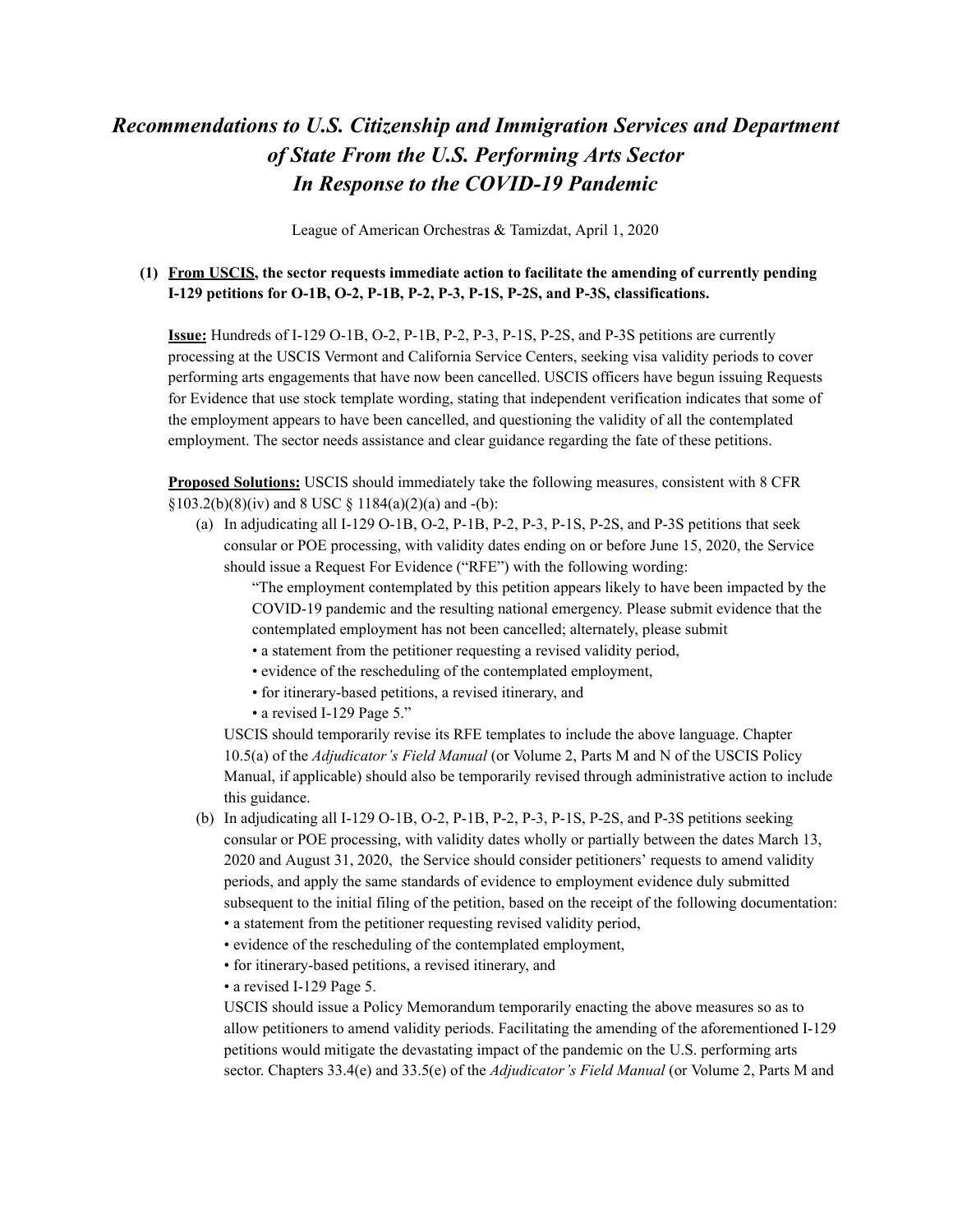N of the USCIS Policy Manual, if applicable) should be temporarily revised through administrative action to include this guidance.

#### **(2) From USCIS, the sector requests the creation of a viable mechanism for altering petition validity dates to accommodate rescheduled tours and engagements.**

**Issue:** Thousands of I-129 O-1B, O-2, P-1B, P-2, P-3, P-1S, P-2S, and P-3S petitions have been approved for employment that cannot happen, or will be significantly delayed due to rescheduling. The refiling of these petitions would represent a debilitating administrative and financial burden on the already devastated performing arts sector, and a huge unnecessary administrative burden on the government.

**Rule:** The Immigration and Nationality Act provides that the validity periods for O and P visa holders will be for "such period as the Attorney General may specify in order to provide for the [event (or events)] [competition, event, or performance] for which the nonimmigrant is admitted"  $(8 \text{ USC } 1184(a)(2)(a), -b)$ ).

**Proposed Solution:** For already approved I-129 O-1B, O-2, P-1B, P-2, P-3, P-1S, P-2S, and P-3S petitions with validity dates wholly or partially contained between the dates March 13, 2020 and August 31, 2020, USCIS should require neither the filing of a complete new I-129, nor the submission of a filing fee, but should consider petitioners' requests to amend validity periods, and apply the statutory standards to employment evidence duly submitted subsequent to the initial filing of the petition, based on the receipt of the following documentation:

- a statement from the petitioner requesting revised validity period,
- evidence of the rescheduling of the contemplated employment,
- for itinerary-based petitions, a revised itinerary, and
- a revised I-129 Page 5.

For already approved I-129 O-1B, O-2, P-1B, P-2, P-3, P-1S, P-2S, and P-3S petitions with validity dates wholly or partially contained between the dates February 2, 2020 and March 12, 2020, if the petitioner presents sufficient evidence that the beneficiary's U.S. employment was cancelled due to COVID-19-related U.S. government mandated travel restrictions announced during that time period, USCIS should require neither the filing of a complete new I-129, nor the submission of a filing fee, but should consider petitioners' requests to amend validity periods, and apply the regulatory standards to employment evidence duly submitted subsequent to the initial filing of the petition, based on the receipt of the following documentation:

- a statement from the petitioner requesting revised validity period,
- evidence that the beneficiary's U.S. employment was cancelled due to COVID-19-related U.S. government mandated travel restrictions announced during that time period,
- evidence of the rescheduling of the contemplated employment,
- for itinerary-based petitions, a revised itinerary, and
- a revised I-129 Page 5.

USCIS should issue a Policy Memorandum temporarily enacting the above measures so as to allow petitioners to amend validity periods for these already approved petitions. Facilitating the amending of the aforementioned I-129 petitions would mitigate the devastating impact of the pandemic on the U.S. performing arts sector. Chapters 33.4(e) and 33.5(e) of the *Adjudicator's Field Manual* (or Volume 2, Parts M and N of the USCIS Policy Manual, if applicable) should be temporarily revised through administrative action to include this guidance.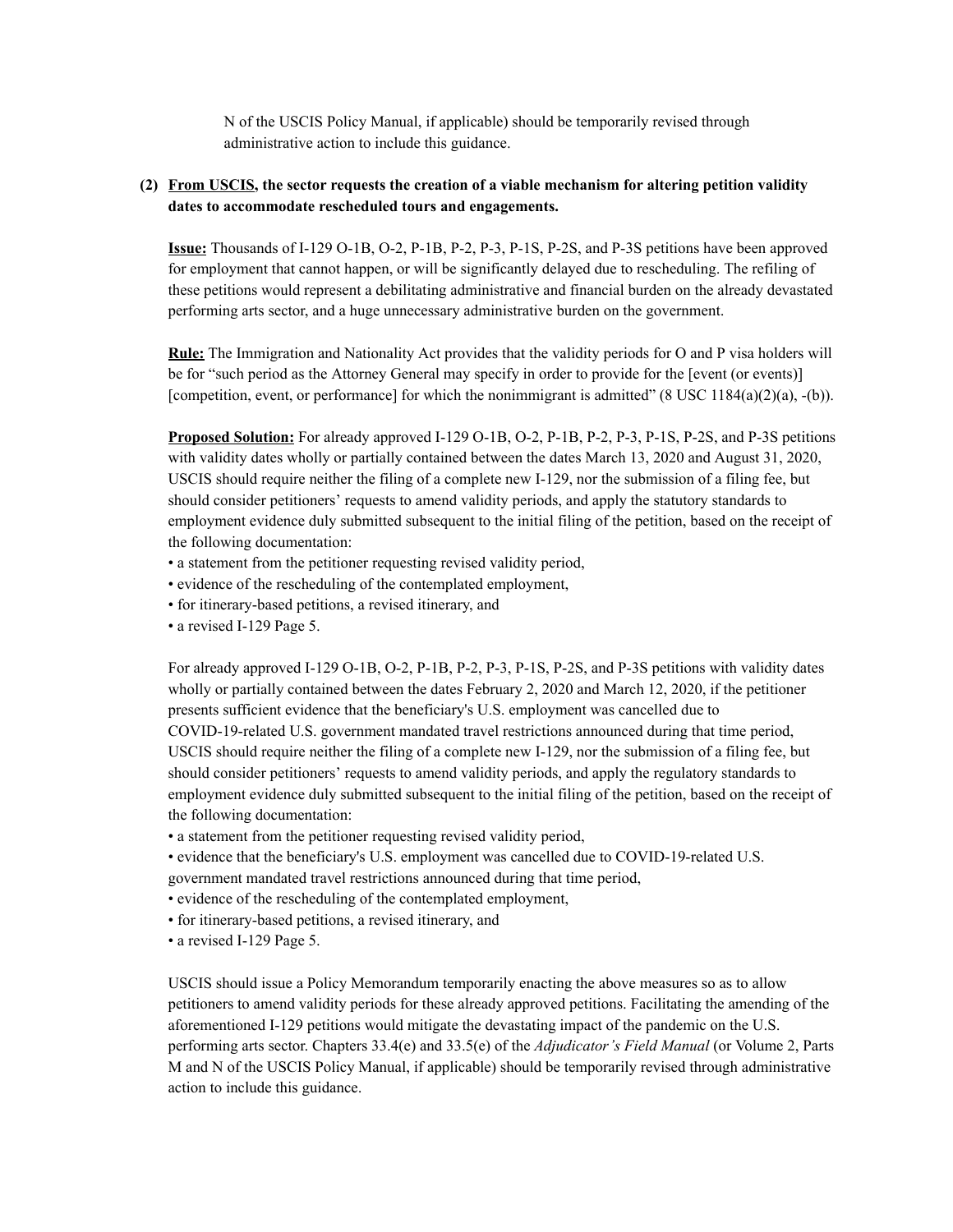### **(3) From Department of State, the sector requests the creation of a viable mechanism for altering visa validity dates to accommodate rescheduled tours and engagements.**

**Issue:** Thousands of I-129 O-1B, O-2, P-1B, P-2, P-3, P-1S, P-2S, and P-3S petitions have been approved for employment that cannot happen, or will be significantly delayed due to rescheduling. The refiling of these petitions would represent a debilitating administrative and financial burden on the already devastated performing arts sector, and a huge unnecessary administrative burden on the government.

**Rule:** 22 CFR § 41.55(c) and 22 CFR § 41.56(c) state that, "the period of validity of a visa issued on the basis of paragraph (a) to this section must not exceed the period indicated in the petition, [notification or confirmation] [confirmation or extension of stay] required in paragraph  $(a)(2)$  of this section. 9 FAM 402.13 and 9 FAM 402.14 reflect these Federal Regulation guidelines, providing that the validity of O and P visas may not exceed the period of validity approved to accord O or P status.

**Proposed Solution:** For all I-129 O-1B, O-2, P-1B, P-2, P-3, P-1S, P-2S, and P-3S visa beneficiaries whose current visas have validity dates wholly or partially contained between the dates March 13, 2020 and August 31, 2020, Department of State should consider beneficiaries' requests to amend visa validity periods, and apply the statutory standards to employment evidence, based on the receipt of the following documentation:

- a new DS-160,
- completion of a new consular interview,
- a statement from the petitioner requesting revised validity period,
- evidence of the rescheduling of the contemplated employment,
- for itinerary-based petitions, a revised itinerary.

22 CFR § 41.55(c) and 22 CFR § 41.56(c) should be temporarily revised to provide consular officers with more flexibility to amend visa validity dates for the aforementioned visa classifications (irrespective of the validity dates contained in the USCIS-approved petitions) and to incorporate the above proposed provisions and solution. 9 FAM 402.13 and 9 FAM 402.14 should be amended accordingly.

#### **(4) From USCIS, the sector requests the timely resumption of Premium Processing Service.**

**Issue:** In the best of times, the industry standards within the performing arts sector necessitate contracting timeframes that force U.S. performing arts institutions to rely on Premium Processing. In the aftermath of the COVID-19 pandemic, U.S. arts institutions will need to scramble to salvage programming, and Premium Processing will play an integral role in this effort.

**Rule:** Under 8 CFR §103.7(e), a person may request Premium Processing service, provided they fall into an employment-related benefit category specified by USCIS. The O-1, O-2, P-1, P-1S, P-2, P-2S, P-3, and P-3S classifications historically qualified for Premium Processing, but on March 20, 2020 [USCIS](https://www.uscis.gov/working-united-states/temporary-workers/uscis-announces-temporary-suspension-premium-processing-all-i-129-and-i-140-petitions-due-coronavirus-pandemic) announced the temporary [suspension](https://www.uscis.gov/working-united-states/temporary-workers/uscis-announces-temporary-suspension-premium-processing-all-i-129-and-i-140-petitions-due-coronavirus-pandemic) of Premium Processing for all I-129 and I-140 petitions due to the [COVID-19](https://www.uscis.gov/working-united-states/temporary-workers/uscis-announces-temporary-suspension-premium-processing-all-i-129-and-i-140-petitions-due-coronavirus-pandemic) pandemic.

**Proposed Solution:** Predictability and transparency from USCIS and Department of State will be critical in helping the performing arts sector recover from the devastation of the COVID-19 pandemic. We request that USCIS publicly [announce](https://www.uscis.gov/working-united-states/temporary-workers/uscis-announces-temporary-suspension-premium-processing-all-i-129-and-i-140-petitions-due-coronavirus-pandemic) on its website its commitment to resuming Premium Processing service for all I-129 O-1B, O-2, P-1B, P-2, P-3, P-1S, P-2S, and P-3S petitions no later than June 1, 2020.